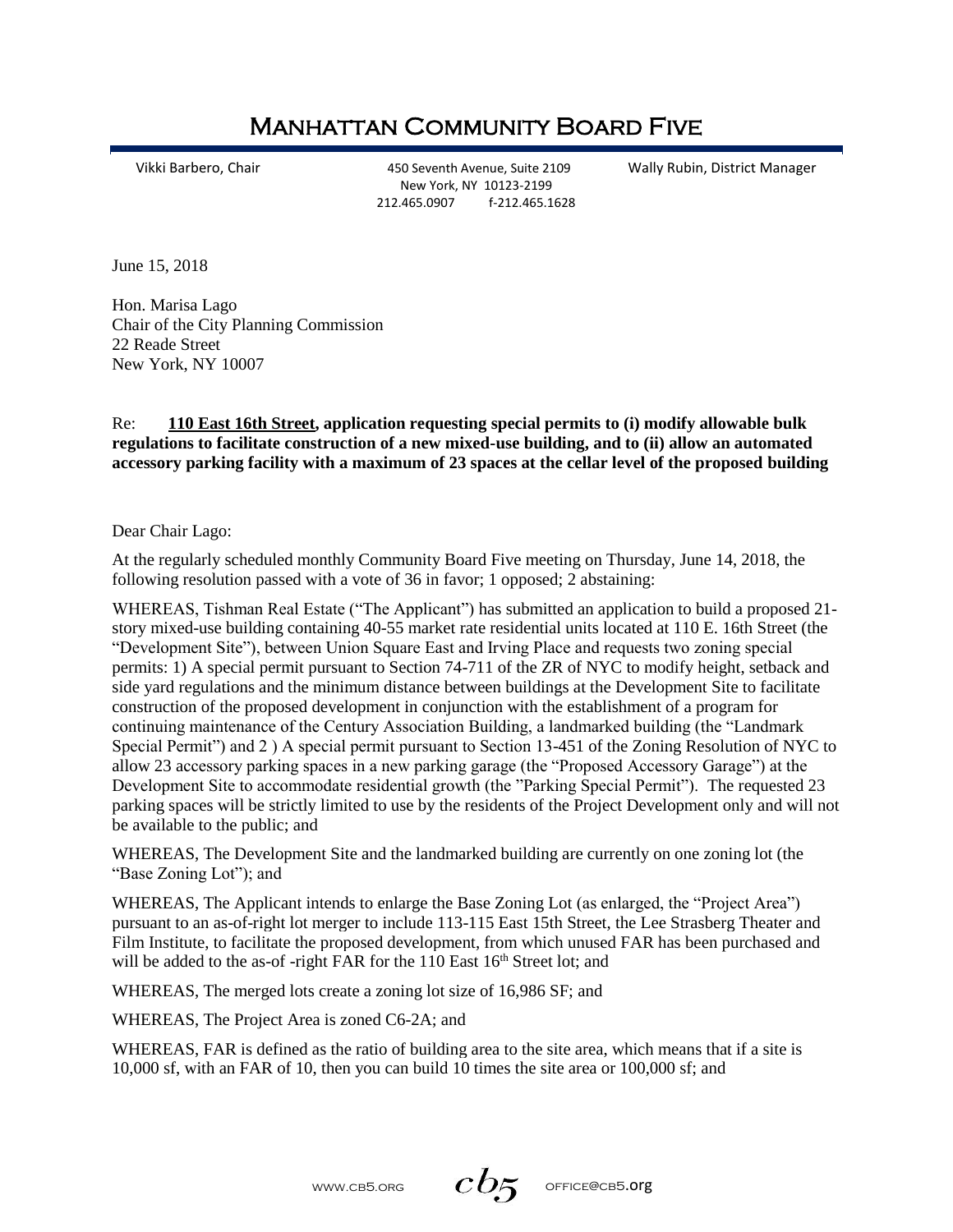WHEREAS, The maximum floor area ratio ("FAR") permitted at the Project Area is 6.5, the Maximum residential FAR permitted is 6.02, the maximum commercial FAR permitted is 6.0 and the Maximum community facility FAR permitted is 6.5; and

WHEREAS, Up to 110,409 sf of floor area is permitted, up to 102,409 sf of residential floor area is permitted, up to 101,916 sf of commercial floor area is permitted and up to 110,409 sf of community facility floor area is permitted as-of right; and

WHEREAS, The proposed development total floor area including existing buildings to remain will be 110, 409 sf; existing building to remain will be 30,587 sf; proposed new building will be 79,822 sf; residential floor area of new building will be 76,822 sf, Commercial floor area of new building will be 2,310 sf, and Community Facility floor area will be 690 sf; and

WHEREAS, 58,022 sf of the 79,822 sf of the proposed new building is not as-of-right, which is 73% of the building's total floor area; and

WHEREAS, The Applicant is requesting a special permit to modify height, setback, and side yard regulations Per Section 74-711 of the NYC Zoning Resolution; and

WHEREAS, Among other requirements, for the city to approve the special permit as put forth, the city must find that "such #bulk# modifications shall have minimal adverse effects on the structures or #open space# in the vicinity in terms of scale, location and access to light and air"; and

WHEREAS, The C6-2A zone has a minimum base height of 60 feet and a maximum base height of 85 feet, above which a 15 foot setback is required specifically along narrow streets such as E. 16th Street to allow sunlight to reach the sidewalk and to avoid the creation of a dark canyon-like street; and

WHEREAS, The C6-2A zone has a maximum building height of 120 ft, the proposed development is 283 feet which is 2.4 times taller than permitted in this zone; and

WHEREAS, The proposed development is 283 feet high with a Base height of 230 feet for 19 stories, 3.8 times higher than the minimum as of right height of 60 feet and 2.7 times higher than the maximum as of right height of 85 feet before the required front façade setback of 15 feet; and

WHEREAS, The zoning district requires a 15 foot front façade setback above 85 feet, the proposed development has no setback below 230 feet and only a 2 foot 5 inch setback per floor above the 230 foot height which means that 145 feet of the front building façade extends over the sidewalk 160% over the setback required for this zone; and

WHEREAS, The total 283 foot height of the proposed development is 283 feet with a minimally progressive setback at each floor of only 2 feet 5 inches meaning that the  $19<sup>th</sup>$  floor is set back 2 feet 5 inches and the  $20<sup>th</sup>$  floor is setback 4 feet 11 inches and the  $21<sup>st</sup>$  floor is set back 7 feet 5 inches; and

WHEREAS, The 2 feet 5 inches setbacks at the side yards from the  $19<sup>th</sup>$  to  $21<sup>st</sup>$  floor is not allowed as-ofright per ZR 35-52, "if any open area extending along a side lot line is provided at any level, it shall have a width of not less than eight feet"; and

WHEREAS, The proposed building is required to provide a rear yard setback of 50 feet from the existing commercial building; and

WHEREAS, The Applicant is requesting a 60% reduction of the Rear Yard requirement, reducing it from 50 feet to 30 feet which will significantly reduce the amount of light and fresh air supply available at the rear of the proposed building, as well as for all the other buildings in this block; and

WHEREAS, The permitted as-of-right off-street parking is 8-11 spaces and the proposed accessory parking facility shall contain a maximum of 23 parking spaces, which is 42-57% of the planned residential units; and

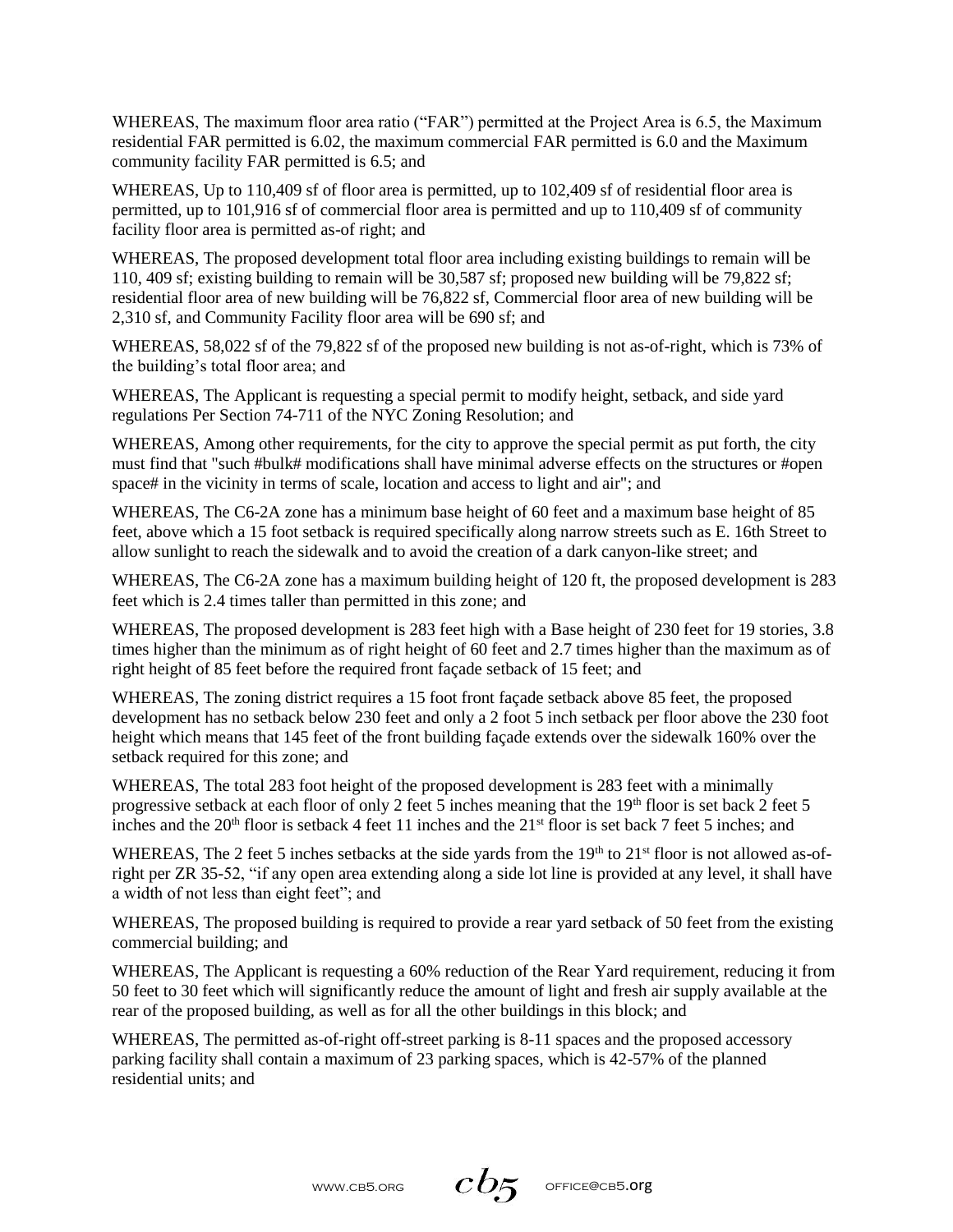WHEREAS, The Department of City Planning has issued guidance that the target quantity of parking spaces in this area is 20% of available and planned residential units; and

WHEREAS, The Department of City Planning provides specific guidance on the method to calculate parking as a percent of residential units; and

WHEREAS, Previous public parking garage located on premises contained 196 parking spaces; and

WHEREAS, The proposed development site is 200 feet west of Union Square, an area that provides 8 subway lines and 5 bus lines; and

WHEREAS, The project development is considering LEED Silver or Gold, and CB5 recommends LEED Gold or Platinum and building systems that maximize the use of durable passive systems; and

WHEREAS, The residents of the neighborhood are concerned with the weekend construction currently permitted for the renovation of Washington Irving High School on the same street and ask that the City does not approve weekend construction hours for this project; and

WHEREAS, The application includes a restoration plan for the landmark owned by Trinity Christian Center of Santa Ana, Inc., currently valued at \$2 million; and

WHEREAS, The development will cast shadows on light-sensitive resources, including Gramercy Park, Union Square Park, Park Avenue Mall and a number of landmarked buildings but because of the spotzoning nature of the proposed development, according to the antiquated CERQ technical manual, it does not reach any threshold requiring mitigation; and

WHEREAS, The environmental impact on Gramercy Park has not been assessed; and

WHEREAS, The zoned elementary school serving the proposed residential development is currently operating at 132% utilization rate and is among the most overcrowded elementary schools in Manhattan but because of the spot-zoning nature of the proposed development, according to the antiquated CERQ technical manual, it does not reach any threshold requiring mitigation; and

WHEREAS, One of the zoned middle schools serving the residential development and located in the immediate vicinity of the development is currently operating at 149% utilization rate and is among the most overcrowded middle schools in Manhattan but because of the spot-zoning nature of the proposed development, according to the antiquated CERQ technical manual, it does not reach any threshold requiring mitigation; and

WHEREAS, As The Applicant is asking for a waiver for the #bulk# modifications and not additional floor area, it claims that it does not automatically trigger MIH (Mandatory Inclusionary Housing) and all 40-55 proposed new units can therefore be rented/sold at market rate;

WHEREAS, The only "objectives" referenced in ZR Section 74-32 are set forth in ZR Section 23-92: "The Inclusionary Housing Program is established to promote the creation and preservation of housing for residents with varied incomes in redeveloping neighborhoods and to enhance neighborhood economic diversity and thus to promote the general welfare"; and

WHEREAS, ZR Section 74-32, entitled "Additional considerations for Special Permit Use and Bulk Modifications," reads: "Where a special permit application would allow a significant increase in #residential floor area# and the special #floor area# requirements in #Mandatory Inclusionary Housing areas# of paragraph (d) of Section 23-154 (Inclusionary Housing) are not otherwise applicable, the City Planning Commission, in establishing the appropriate terms and conditions for granting of such special permit, shall apply such requirements where consistent with the objectives of the Mandatory Inclusionary Housing program as set forth in Section 23-29 (General Provisions)"; and

WHEREAS, The Department of City Planning has defined a "significant increase" as 10 residential units or 12,500 sf of residential floor area; and